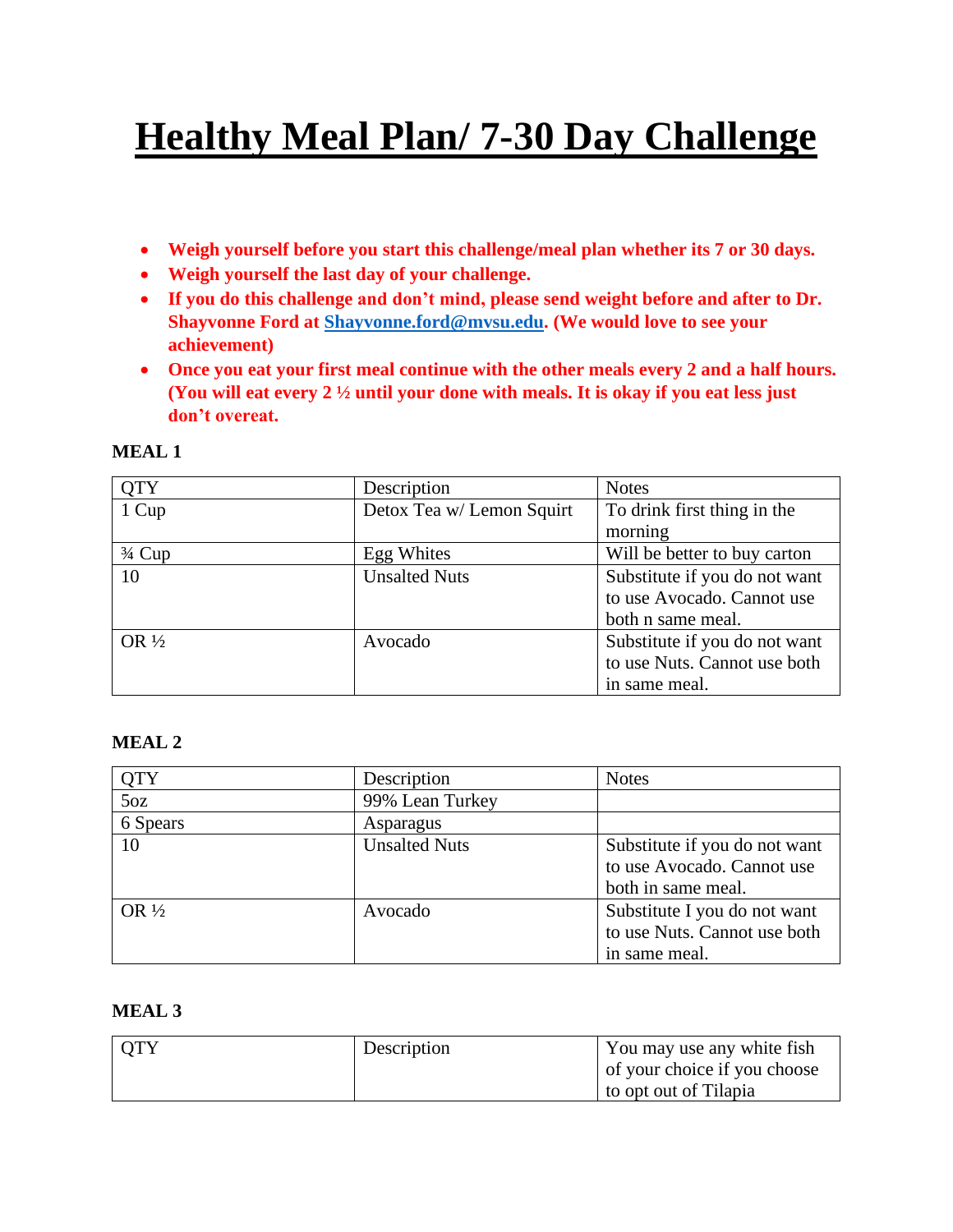| 40Z              | <b>Grilled Chicken Breast</b> |                               |
|------------------|-------------------------------|-------------------------------|
|                  | Green veggies of your choice  | Substitute if you do not wan  |
|                  |                               | to use Avocado. Cannot use    |
|                  |                               | both in same meal             |
| 10               | <b>Unsalted Nuts</b>          | Substitute if you do not want |
|                  |                               | to use Nuts. Cannot use both  |
|                  |                               | in same meal                  |
| OR $\frac{1}{2}$ | Avocado                       | Substitute if you do not want |
|                  |                               | to use Nuts. Cannot use both  |
|                  |                               | in same meal.                 |

#### **MEAL 4**

| <b>QTY</b>       | Description                   | <b>Notes</b>                    |
|------------------|-------------------------------|---------------------------------|
| 40z              | <b>Grilled Chicken Breast</b> |                                 |
| 1 Cup            | <b>Small Green Salad</b>      | Use 1tsb of Olive Oil or        |
|                  |                               | <b>Balsamic Vinaigrette for</b> |
|                  |                               | dressing.                       |
| 10               | <b>Unsalted Nuts</b>          | Substitute if you do not want   |
|                  |                               | to use Avocado. Cannot use      |
|                  |                               | both in same meal.              |
| OR $\frac{1}{2}$ | Avocado                       | Substitute if you do not want   |
|                  |                               | to use Nuts. Cannot use both    |
|                  |                               | in same meal.                   |

## **MEAL 5**

| <b>OTY</b>       | Description          |                               |
|------------------|----------------------|-------------------------------|
|                  | Hard Boiled Eggs     | <b>NO YOKE</b>                |
| 10               | <b>Unsalted Nuts</b> | Substitute if you do not want |
|                  |                      | to use Avocado. Cannot use    |
|                  |                      | both in same meal.            |
| OR $\frac{1}{2}$ | Avocado              | Substitute if you do not want |
|                  |                      | to use Nuts. Cannot use both  |
|                  |                      | in same meal.                 |

## **MEAL 6**

Before bed drink 1 cup of detox tea.